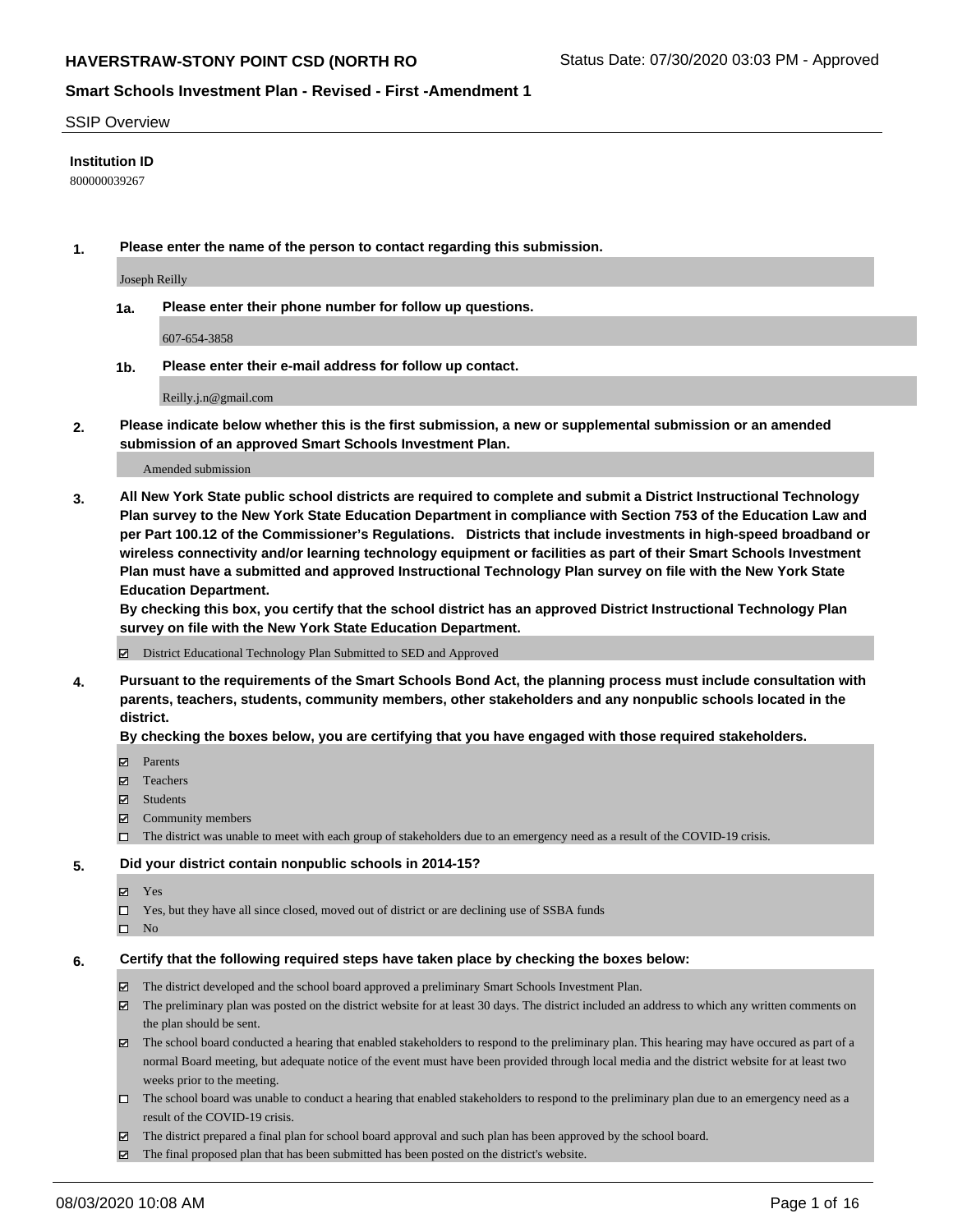# **HAVERSTRAW-STONY POINT CSD (NORTH RO** Status Date: 07/30/2020 03:03 PM - Approved

## **Smart Schools Investment Plan - Revised - First -Amendment 1**

SSIP Overview

**6a. Please upload the proposed Smart Schools Investment Plan (SSIP) that was posted on the district's website, along with any supporting materials. Note that this should be different than your recently submitted Educational Technology Survey. The Final SSIP, as approved by the School Board, should also be posted on the website and remain there during the course of the projects contained therein.**

Smart Schools Investment Plan Phase I.pdf

**6b. Enter the webpage address where the final Smart Schools Investment Plan is posted. The Plan should remain posted for the life of the included projects.**

https://drive.google.com/file/d/0By8CmhfvByUsalAwWXhOd0tPWjg/view

**7. Please enter an estimate of the total number of students and staff that will benefit from this Smart Schools Investment Plan based on the cumulative projects submitted to date.**

8,600

**8. An LEA/School District may partner with one or more other LEA/School Districts to form a consortium to pool Smart Schools Bond Act funds for a project that meets all other Smart School Bond Act requirements. Each school district participating in the consortium will need to file an approved Smart Schools Investment Plan for the project and submit a signed Memorandum of Understanding that sets forth the details of the consortium including the roles of each respective district.**

 $\Box$  The district plans to participate in a consortium to partner with other school district(s) to implement a Smart Schools project.

### **9. Please enter the name and 6-digit SED Code for each LEA/School District participating in the Consortium.**

| Partner LEA/District | <b>ISED BEDS Code</b> |
|----------------------|-----------------------|
| (No Response)        | (No Response)         |

## **10. Please upload a signed Memorandum of Understanding with all of the participating Consortium partners.**

(No Response)

**11. Your district's Smart Schools Bond Act Allocation is:**

\$5,294,721

#### **12. Final 2014-15 BEDS Enrollment to calculate Nonpublic Sharing Requirement**

|            | Public Enrollment | Nonpublic Enrollment | Total Enrollment | I Nonpublic Percentage |
|------------|-------------------|----------------------|------------------|------------------------|
| Enrollment | 7,847             | 311                  | 8.158.00         | 3.81                   |

**13. This table compares each category budget total, as entered in that category's page, to the total expenditures listed in the category's expenditure table. Any discrepancies between the two must be resolved before submission.**

|                                          | Sub-Allocations | <b>Expenditure Totals</b> | Difference |
|------------------------------------------|-----------------|---------------------------|------------|
| <b>School Connectivity</b>               | $-628.901.08$   | $-628,901.08$             | 0.00       |
| Connectivity Projects for<br>Communities | 0.00            | 0.00                      | 0.00       |
| Classroom Technology                     | 604,296.00      | 604,296.00                | 0.00       |
| Pre-Kindergarten Classrooms              | 0.00            | 0.00                      | 0.00       |
| Replace Transportable<br>Classrooms      | 0.00            | 0.00                      | 0.00       |
| <b>High-Tech Security Features</b>       | 0.00            | 0.00                      | 0.00       |
| Nonpublic Loan                           | 23,950.05       | 23,950.05                 | 0.00       |
| Totals:                                  |                 |                           |            |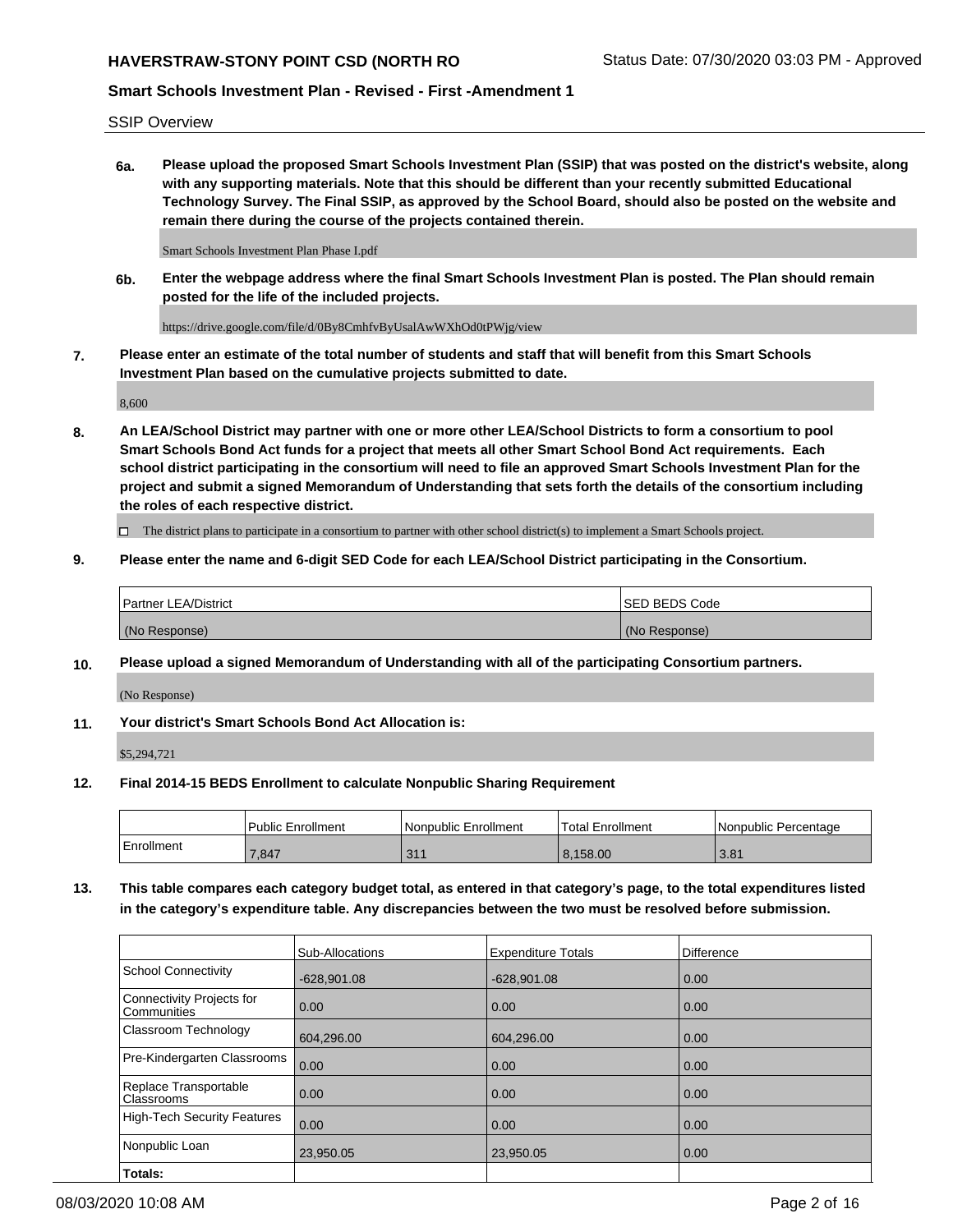SSIP Overview

| $Sub-A$<br>Alloc<br>cations | Totals<br>Expenditure | <b>Difference</b> |
|-----------------------------|-----------------------|-------------------|
| $-655$                      | $-655$                | U                 |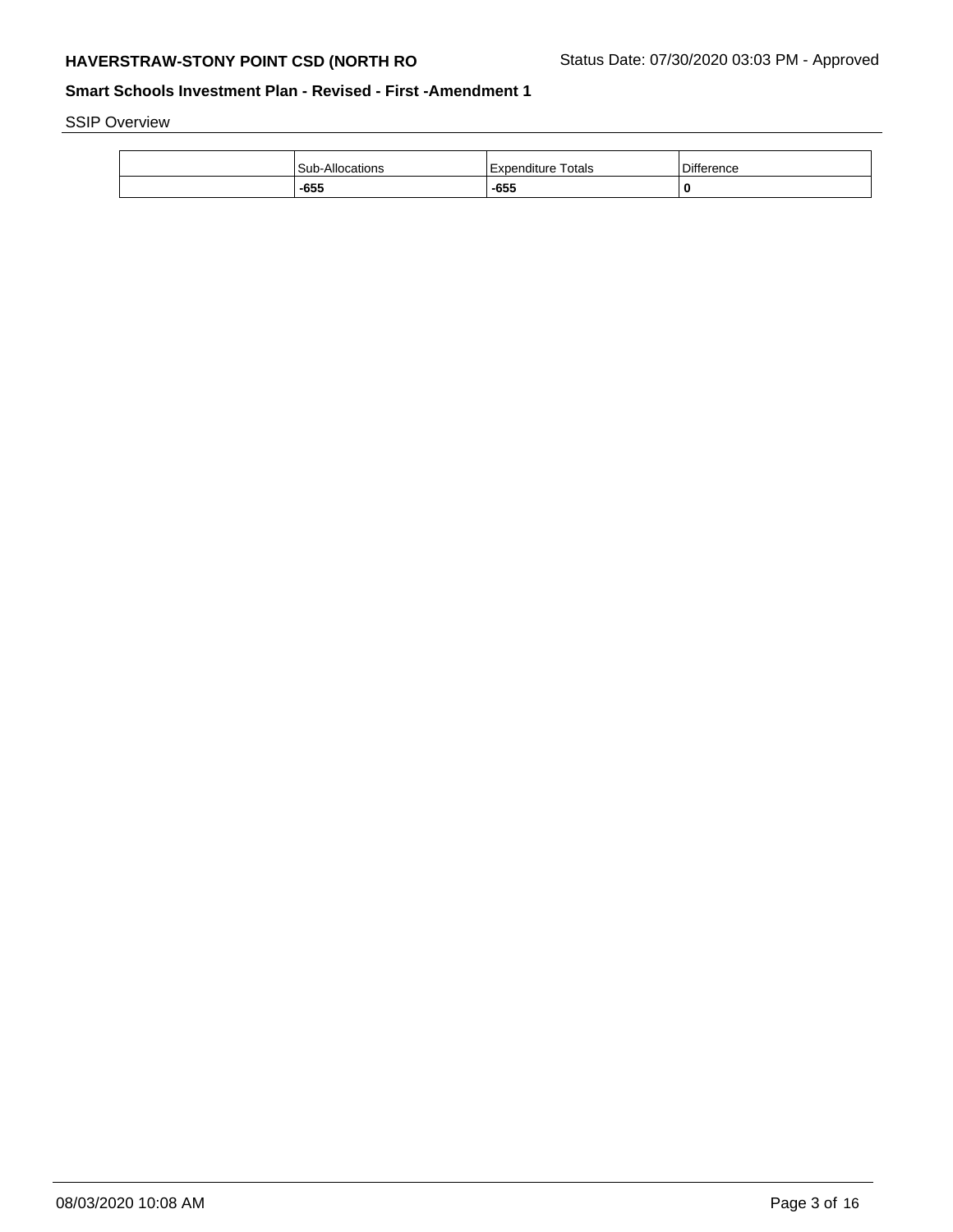School Connectivity

- **1. In order for students and faculty to receive the maximum benefit from the technology made available under the Smart Schools Bond Act, their school buildings must possess sufficient connectivity infrastructure to ensure that devices can be used during the school day. Smart Schools Investment Plans must demonstrate that:**
	- **• sufficient infrastructure that meets the Federal Communications Commission's 100 Mbps per 1,000 students standard currently exists in the buildings where new devices will be deployed, or**
	- **• is a planned use of a portion of Smart Schools Bond Act funds, or**
	- **• is under development through another funding source.**

**Smart Schools Bond Act funds used for technology infrastructure or classroom technology investments must increase the number of school buildings that meet or exceed the minimum speed standard of 100 Mbps per 1,000 students and staff within 12 months. This standard may be met on either a contracted 24/7 firm service or a "burstable" capability. If the standard is met under the burstable criteria, it must be:**

**1. Specifically codified in a service contract with a provider, and**

**2. Guaranteed to be available to all students and devices as needed, particularly during periods of high demand, such as computer-based testing (CBT) periods.**

**Please describe how your district already meets or is planning to meet this standard within 12 months of plan submission.**

(No Response)

**1a. If a district believes that it will be impossible to meet this standard within 12 months, it may apply for a waiver of this requirement, as described on the Smart Schools website. The waiver must be filed and approved by SED prior to submitting this survey.**

 $\Box$  By checking this box, you are certifying that the school district has an approved waiver of this requirement on file with the New York State Education Department.

**2. Connectivity Speed Calculator (Required). If the district currently meets the required speed, enter "Currently Met" in the last box: Expected Date When Required Speed Will be Met.**

|                  | i Number of   | Required Speed | Current Speed in | <b>Expected Speed</b> | <b>Expected Date</b>                 |
|------------------|---------------|----------------|------------------|-----------------------|--------------------------------------|
|                  | Students      | lin Mbps       | <b>Mbps</b>      | Ito be Attained       | When Reauired                        |
|                  |               |                |                  |                       | Within 12 Months   Speed Will be Met |
| Calculated Speed | (No Response) | 0.00           | (No Response)    | l (No Response)       | (No Response)                        |

## **3. Describe how you intend to use Smart Schools Bond Act funds for high-speed broadband and/or wireless connectivity projects in school buildings.**

In our original plan, the district committed to upgrading the capacity of the network infrastructure to support our one-to-one project. During the implementation, the district applied for Federal Erate funds and reduced their Smart School requirement significantly. Rockland and Seattle Washington were the original "hot spots" for this pandemic. Their student now need access for remote learning tools. We are proposing moving some of the surplus funds from Classroom Connectivity to Classroom Devices.

**4. Describe the linkage between the district's District Instructional Technology Plan and how the proposed projects will improve teaching and learning. (There should be a link between your response to this question and your responses to Question 1 in Section IV - NYSED Initiatives Alignment: "Explain how the district use of instructional technology will serve as a part of a comprehensive and sustained effort to support rigorous academic standards attainment and performance improvement for students."** 

**Your answer should also align with your answers to the questions in Section II - Strategic Technology Planning and the associated Action Steps in Section III - Action Plan.)**

(No Response)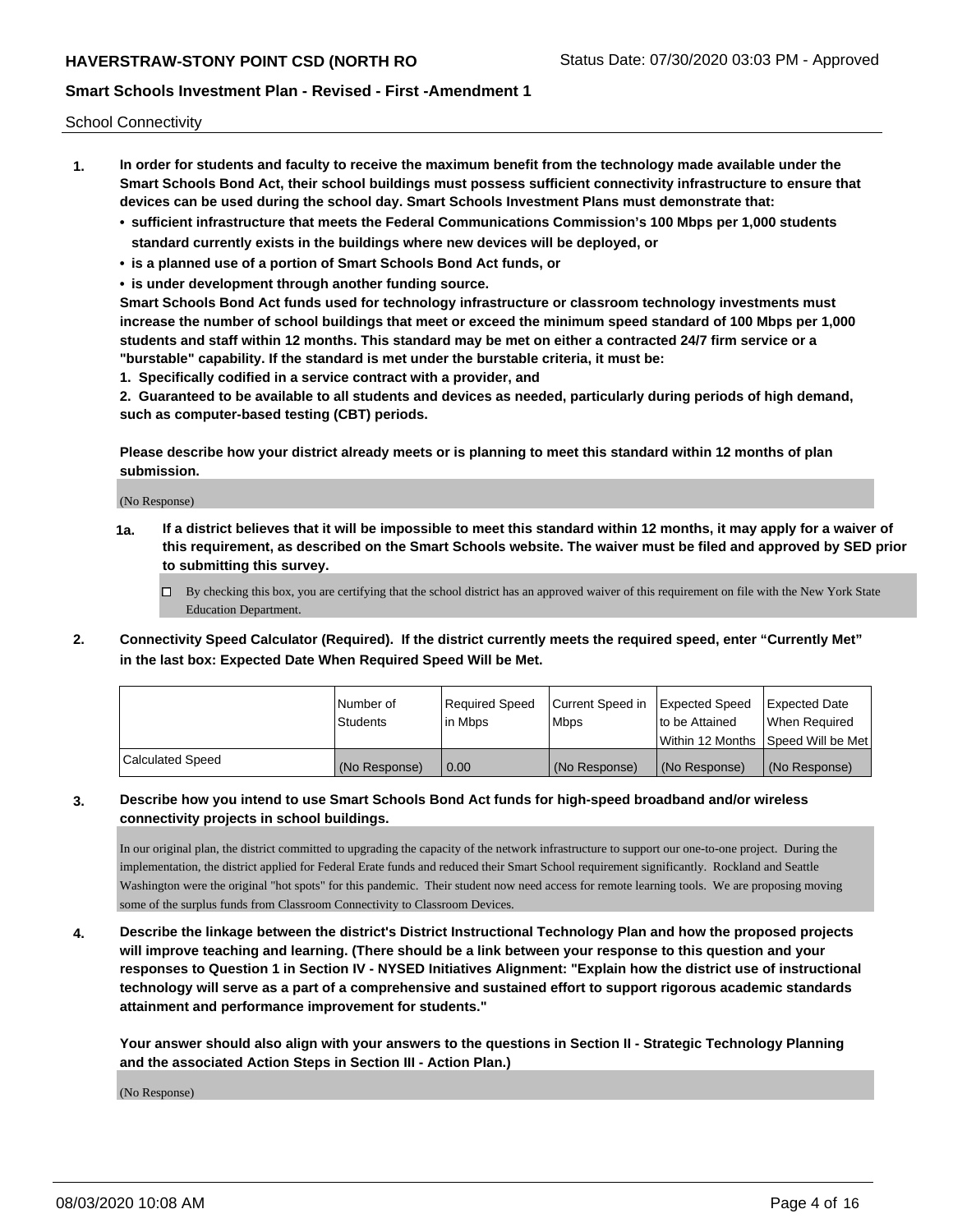School Connectivity

**5. If the district wishes to have students and staff access the Internet from wireless devices within the school building, or in close proximity to it, it must first ensure that it has a robust Wi-Fi network in place that has sufficient bandwidth to meet user demand.**

**Please describe how you have quantified this demand and how you plan to meet this demand.**

(No Response)

**6. Smart Schools plans with any expenditures in the School Connectivity category require a project number from the Office of Facilities Planning. Districts must submit an SSBA LOI and receive project numbers prior to submitting the SSIP. As indicated on the LOI, some projects may be eligible for a streamlined review and will not require a building permit.**

**Please indicate on a separate row each project number given to you by the Office of Facilities Planning.**

| <b>Project Number</b> |  |
|-----------------------|--|
| 50-02-01-06-7-999-004 |  |

**7. Certain high-tech security and connectivity infrastructure projects may be eligible for an expedited review process as determined by the Office of Facilities Planning.**

**Was your project deemed eligible for streamlined review?**

No

**8. Include the name and license number of the architect or engineer of record.**

| <b>Name</b>                      | l License Number |
|----------------------------------|------------------|
| Michael Shilale Architects L.L.P | 19732            |

#### **9. Public Expenditures – Loanable (Counts toward the nonpublic loan calculation)**

| Select the allowable expenditure type.      | <b>PUBLIC</b> Items to be | l Quantitv | Cost Per Item | Total Cost        |
|---------------------------------------------|---------------------------|------------|---------------|-------------------|
| Repeat to add another item under each type. | l Purchased               |            |               |                   |
| (No Response)                               | (No Response)             | (No        | (No           | $\overline{0.00}$ |
|                                             |                           | Response)  | Response)     |                   |
|                                             |                           | -0         | 0.00          |                   |

#### **10. Public Expenditures – Non-Loanable (Does not count toward nonpublic loan calculation)**

| Select the allowable expenditure<br>type.<br>Repeat to add another item under<br>each type. | <b>PUBLIC</b> Items to be purchased                                | Quantity | Cost per Item | <b>Total Cost</b> |
|---------------------------------------------------------------------------------------------|--------------------------------------------------------------------|----------|---------------|-------------------|
| Network/Access Costs                                                                        | Nexus 3172T 48 x1/10G BaseT and 6<br>QSFP                          | -9       | 7,450.00      | $-67,050.00$      |
| Network/Access Costs                                                                        | Cisco Catalyst 3850 12 port 10G Fiber<br><b>Switch IP Services</b> | $-18$    | 5,773.78      | $-103,928.04$     |
| Network/Access Costs                                                                        | Catalyst 2960 X 48 Gig PoE 740W, 4 x<br>1G SFP, LAN Base           | $-105$   | 2,456.64      | $-257,947.20$     |
| Network/Access Costs                                                                        | 10 port Gigabit Smart Switch, POE                                  | $-302$   | 174.20        | $-52,608.40$      |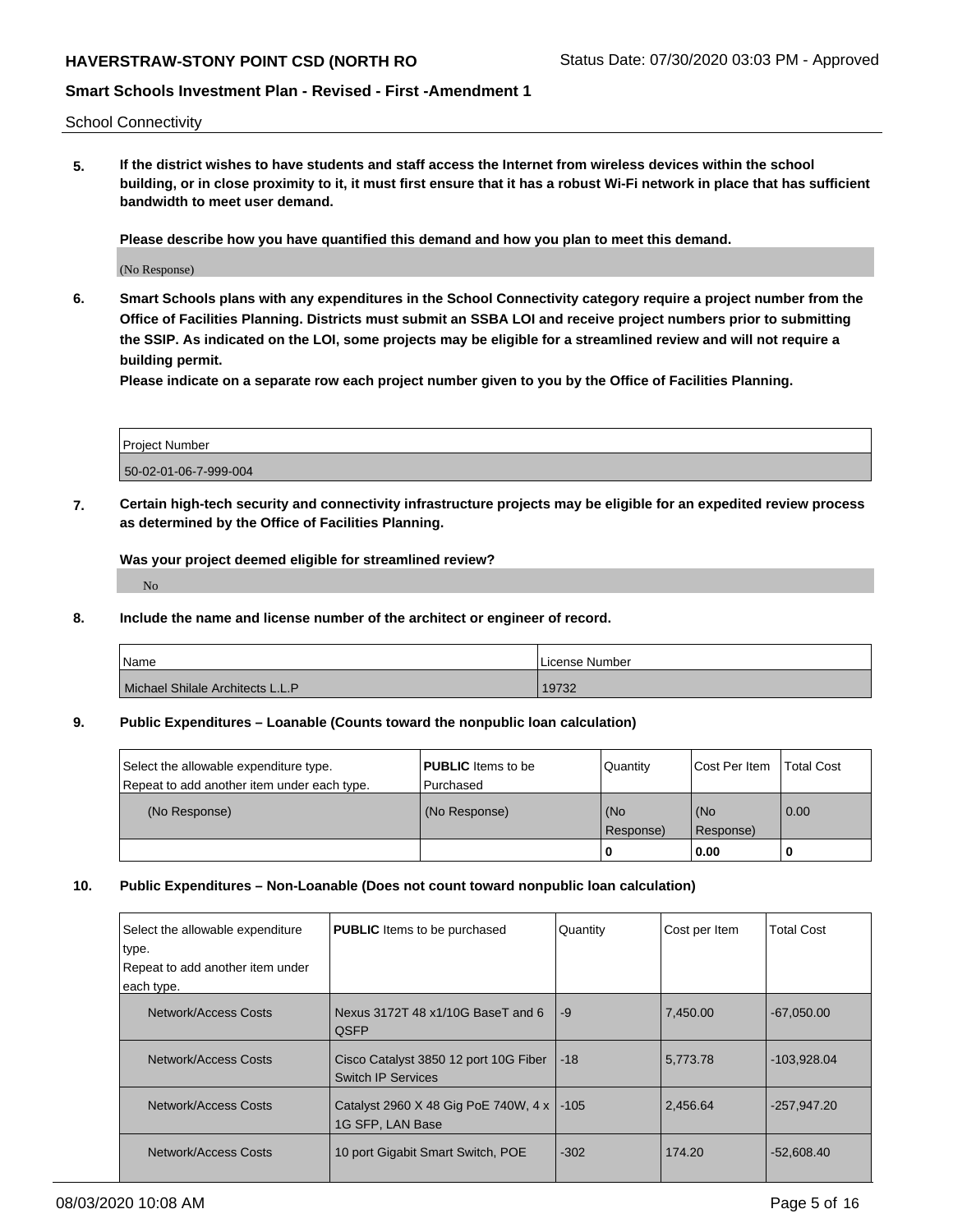School Connectivity

| Select the allowable expenditure | <b>PUBLIC</b> Items to be purchased           | Quantity | Cost per Item | <b>Total Cost</b> |
|----------------------------------|-----------------------------------------------|----------|---------------|-------------------|
| type.                            |                                               |          |               |                   |
| Repeat to add another item under |                                               |          |               |                   |
| each type.                       |                                               |          |               |                   |
| Network/Access Costs             | EATON 5PX 1500VA XTND                         | $-33$    | 665.68        | $-21,967.44$      |
| Network/Access Costs             | MR 42 Cloud managed wireless<br>access points | $-380$   | 330.00        | $-125,400.00$     |
|                                  |                                               | $-847$   | 16,850.30     | $-628,901$        |

# **11. Final 2014-15 BEDS Enrollment to calculate Nonpublic Sharing Requirement (no changes allowed.)**

|              | <b>Public Enrollment</b> | Nonpublic Enrollment | Total Enrollment | l Nonpublic Percentage |
|--------------|--------------------------|----------------------|------------------|------------------------|
| l Enrollment | ,847                     | 24.                  | 8.158.00         | 3.81                   |

# **12. Total Public Budget - Loanable (Counts toward the nonpublic loan calculation)**

|                                               | Public Allocations | <b>Estimated Nonpublic Loan</b><br>Amount | Estimated Total Sub-Allocations |
|-----------------------------------------------|--------------------|-------------------------------------------|---------------------------------|
| Network/Access Costs                          | 0.00               | 0.00                                      | 0.00                            |
| School Internal Connections and<br>Components | 0.00               | 0.00                                      | 0.00                            |
| Other                                         | 0.00               | 0.00                                      | 0.00                            |
| Totals:                                       | 0.00               |                                           |                                 |

## **13. Total Public Budget – Non-Loanable (Does not count toward the nonpublic loan calculation)**

|                                            | Sub-          |
|--------------------------------------------|---------------|
|                                            | Allocation    |
| Network/Access Costs                       | $-628,901.08$ |
| <b>Outside Plant Costs</b>                 | 0.00          |
| School Internal Connections and Components | 0.00          |
| <b>Professional Services</b>               | 0.00          |
| Testing                                    | 0.00          |
| <b>Other Upfront Costs</b>                 | 0.00          |
| <b>Other Costs</b>                         | 0.00          |
| Totals:                                    | $-628,901.08$ |

# **14. School Connectivity Totals**

|                          | <b>Total Sub-Allocations</b> |
|--------------------------|------------------------------|
| Total Loanable Items     | 0.00                         |
| Total Non-Ioanable Items | $-628,901.08$                |
| <b>Totals:</b>           | $-628,901$                   |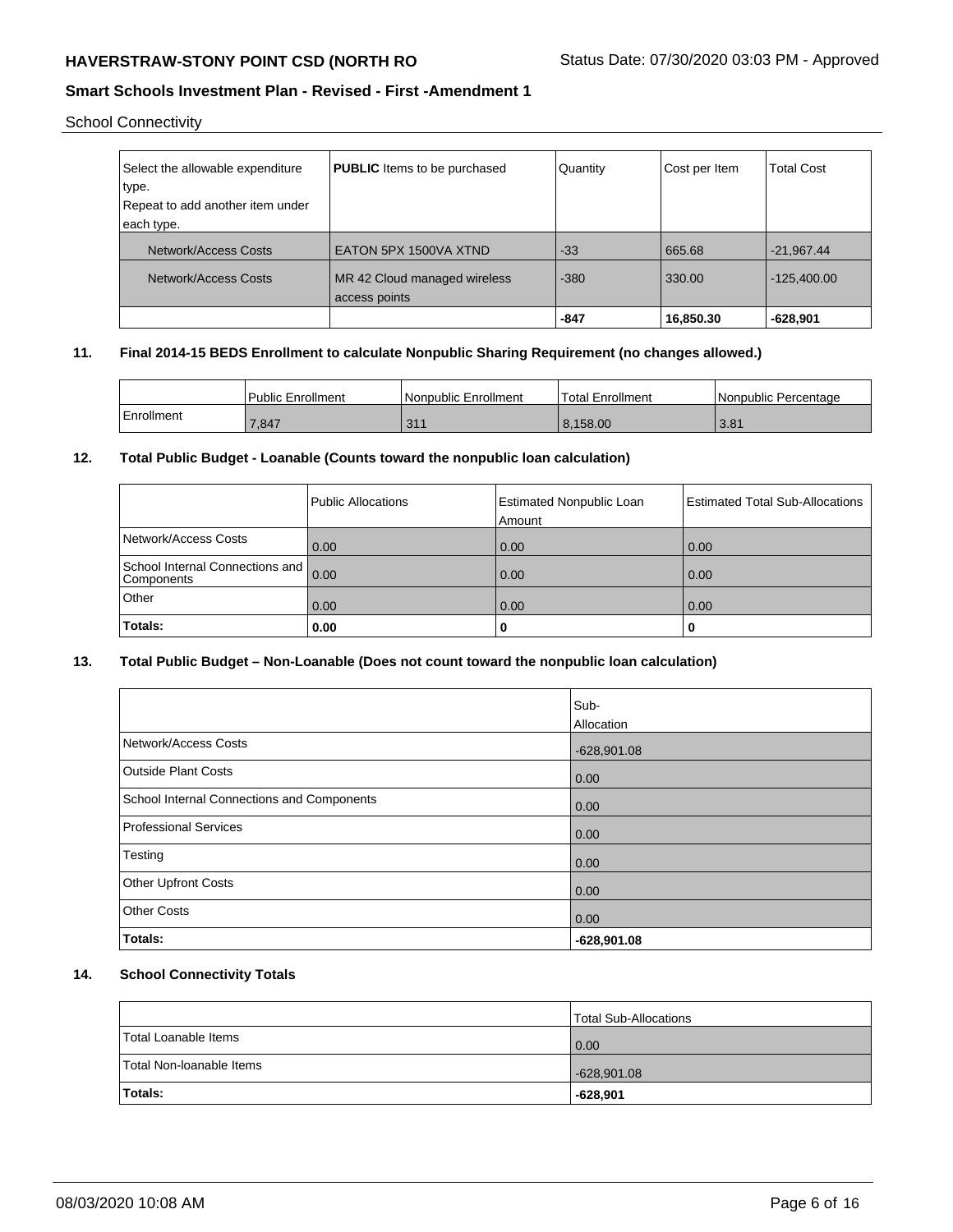Community Connectivity (Broadband and Wireless)

**1. Describe how you intend to use Smart Schools Bond Act funds for high-speed broadband and/or wireless connectivity projects in the community.**

(No Response)

**2. Please describe how the proposed project(s) will promote student achievement and increase student and/or staff access to the Internet in a manner that enhances student learning and/or instruction outside of the school day and/or school building.**

(No Response)

**3. Community connectivity projects must comply with all the necessary local building codes and regulations (building and related permits are not required prior to plan submission).**

 $\Box$  I certify that we will comply with all the necessary local building codes and regulations.

**4. Please describe the physical location of the proposed investment.**

(No Response)

**5. Please provide the initial list of partners participating in the Community Connectivity Broadband Project, along with their Federal Tax Identification (Employer Identification) number.**

| <b>Project Partners</b> | l Federal ID # |
|-------------------------|----------------|
| (No Response)           | (No Response)  |

**6. Please detail the type, quantity, per unit cost and total cost of the eligible items under each sub-category.**

| Select the allowable expenditure | Item to be purchased | Quantity      | Cost per Item | <b>Total Cost</b> |
|----------------------------------|----------------------|---------------|---------------|-------------------|
| type.                            |                      |               |               |                   |
| Repeat to add another item under |                      |               |               |                   |
| each type.                       |                      |               |               |                   |
| (No Response)                    | (No Response)        | (No Response) | (No Response) | 0.00              |
|                                  |                      | o             | 0.00          |                   |

**7. If you are submitting an allocation for Community Connectivity, complete this table.**

**Note that the calculated Total at the bottom of the table must equal the Total allocation for this category that you entered in the SSIP Overview overall budget.**

|                                    | Sub-Allocation |
|------------------------------------|----------------|
| Network/Access Costs               | (No Response)  |
| Outside Plant Costs                | (No Response)  |
| <b>Tower Costs</b>                 | (No Response)  |
| <b>Customer Premises Equipment</b> | (No Response)  |
| <b>Professional Services</b>       | (No Response)  |
| Testing                            | (No Response)  |
| <b>Other Upfront Costs</b>         | (No Response)  |
| <b>Other Costs</b>                 | (No Response)  |
| Totals:                            | 0.00           |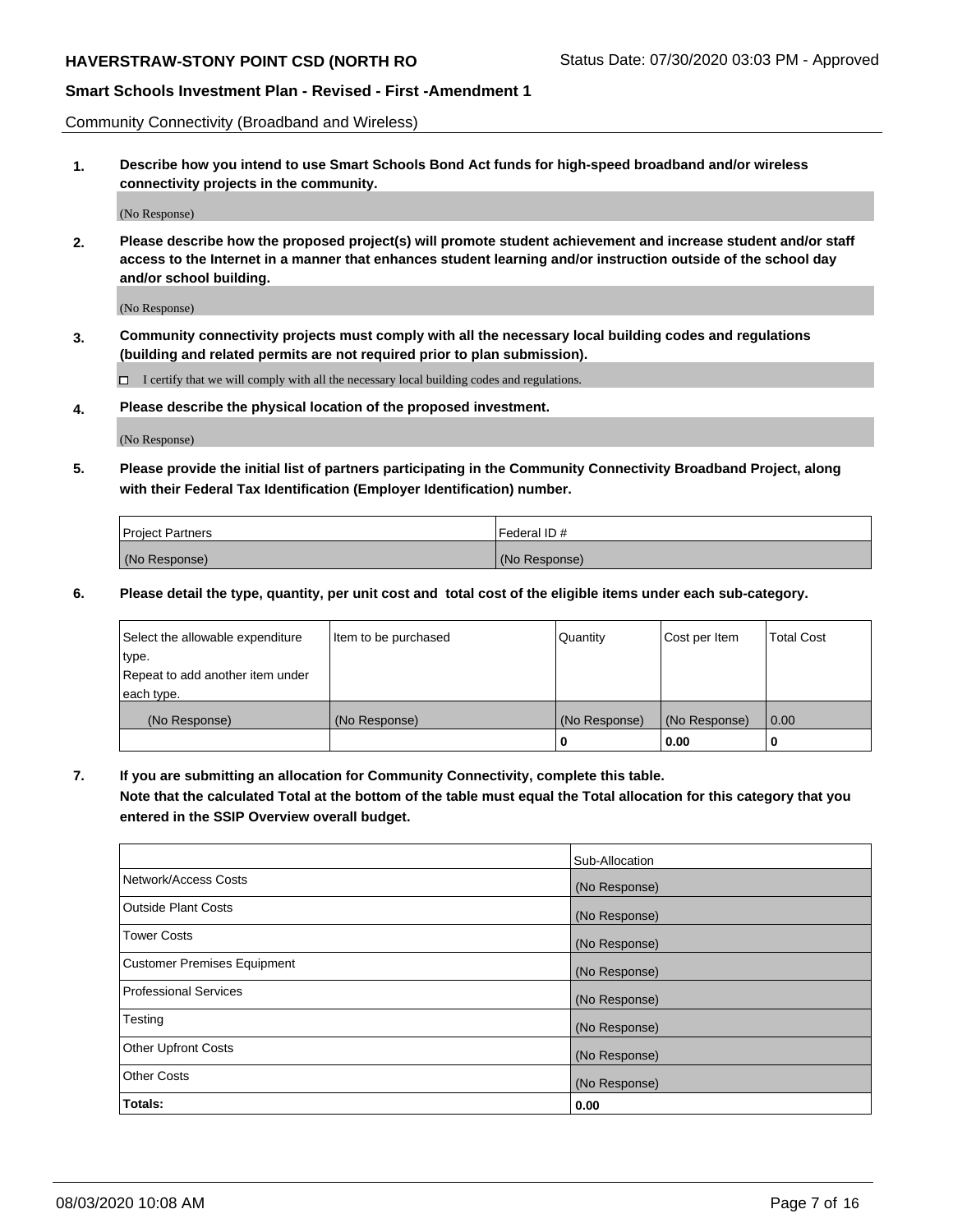### Classroom Learning Technology

**1. In order for students and faculty to receive the maximum benefit from the technology made available under the Smart Schools Bond Act, their school buildings must possess sufficient connectivity infrastructure to ensure that devices can be used during the school day. Smart Schools Investment Plans must demonstrate that sufficient infrastructure that meets the Federal Communications Commission's 100 Mbps per 1,000 students standard currently exists in the buildings where new devices will be deployed, or is a planned use of a portion of Smart Schools Bond Act funds, or is under development through another funding source. Smart Schools Bond Act funds used for technology infrastructure or classroom technology investments must increase the number of school buildings that meet or exceed the minimum speed standard of 100 Mbps per 1,000 students and staff within 12 months. This standard may be met on either a contracted 24/7 firm service or a "burstable" capability. If the standard is met under the burstable criteria, it must be:**

**1. Specifically codified in a service contract with a provider, and**

**2. Guaranteed to be available to all students and devices as needed, particularly during periods of high demand, such as computer-based testing (CBT) periods.**

**Please describe how your district already meets or is planning to meet this standard within 12 months of plan submission.**

Northeast Rockland Central Schools (Haverstraw-Stony Point) subscribes to Gigabit broadband services that exceed this requirement through the Regional Information Center.

- **1a. If a district believes that it will be impossible to meet this standard within 12 months, it may apply for a waiver of this requirement, as described on the Smart Schools website. The waiver must be filed and approved by SED prior to submitting this survey.**
	- By checking this box, you are certifying that the school district has an approved waiver of this requirement on file with the New York State Education Department.
- **2. Connectivity Speed Calculator (Required). If the district currently meets the required speed, enter "Currently Met" in the last box: Expected Date When Required Speed Will be Met.**

|                  | l Number of<br>Students | Required Speed<br>l in Mbps | Current Speed in<br>l Mbps | <b>Expected Speed</b><br>to be Attained | <b>Expected Date</b><br>When Required<br> Within 12 Months  Speed Will be Met |
|------------------|-------------------------|-----------------------------|----------------------------|-----------------------------------------|-------------------------------------------------------------------------------|
| Calculated Speed | 7.956                   | 795.60                      | 1000                       | 1000                                    | Currently met                                                                 |

**3. If the district wishes to have students and staff access the Internet from wireless devices within the school building, or in close proximity to it, it must first ensure that it has a robust Wi-Fi network in place that has sufficient bandwidth to meet user demand.**

**Please describe how you have quantified this demand and how you plan to meet this demand.**

Northeast Rockland made providing saturation wireless service to all students as a priority of the original submission of this plan. Included in that plan was a total ovehaul of the entire district infrastructure. This included core and edge switching with 10 gig capacity and over 600 new wireless access points. The district used Federal Erate funds for 70% of the cost of the project which left a balance of over \$600,000 in the network connectivity component of the original plan.

The district meets with the planning team from their architect, the regional information center, and the instructional team on an ongoing basis. They review the academic plans for the spaces in all of the buildings and the capacity of the network infrastructure for those spaces. The district has the reserves in the Smart School plan and federal Erate funds to make any adjustments that are required.

**4. All New York State public school districts are required to complete and submit an Instructional Technology Plan survey to the New York State Education Department in compliance with Section 753 of the Education Law and per Part 100.12 of the Commissioner's Regulations.**

**Districts that include educational technology purchases as part of their Smart Schools Investment Plan must have a submitted and approved Instructional Technology Plan survey on file with the New York State Education Department.**

By checking this box, you are certifying that the school district has an approved Instructional Technology Plan survey on file with the New York State Education Department.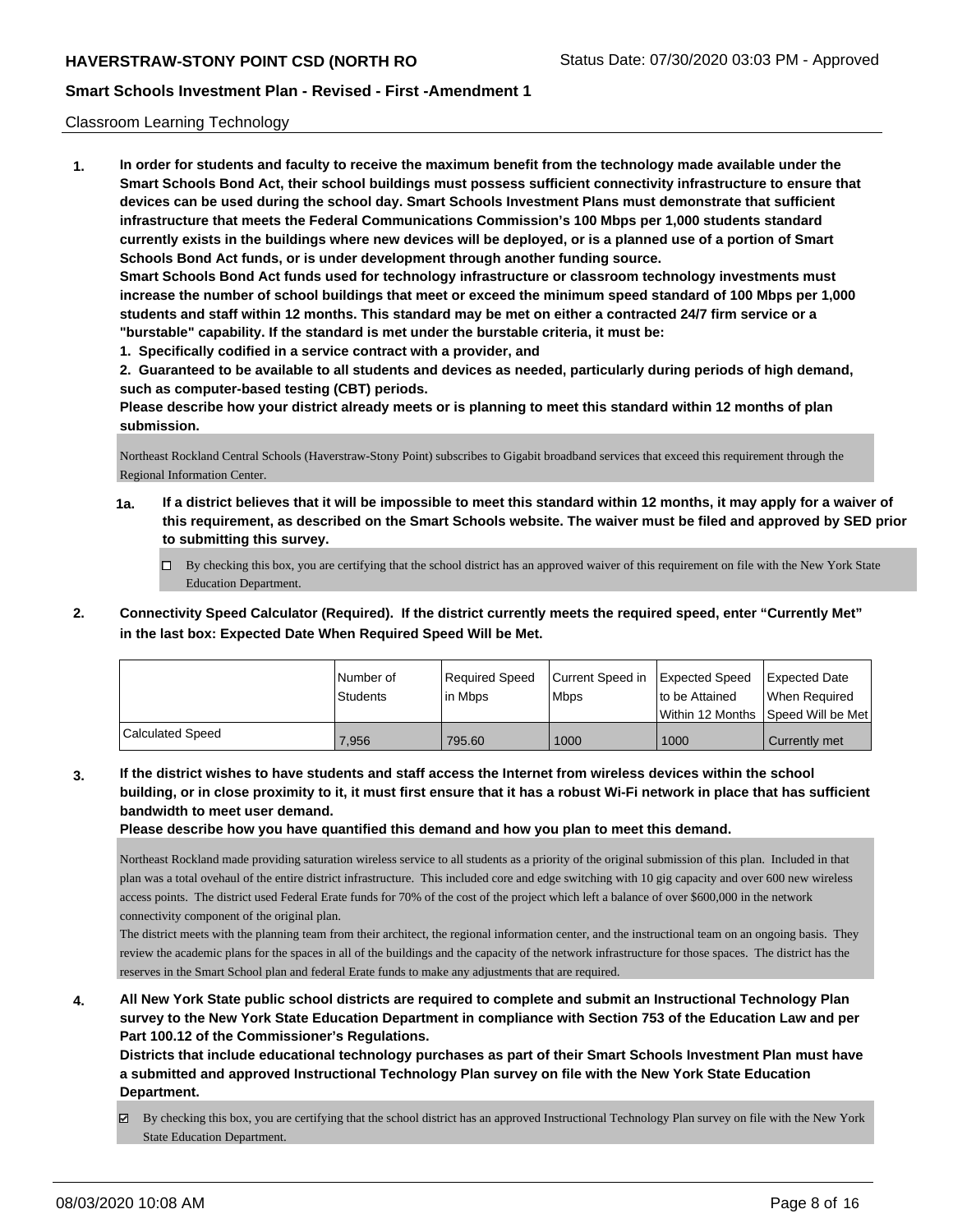### Classroom Learning Technology

# **5. Describe the devices you intend to purchase and their compatibility with existing or planned platforms or systems. Specifically address the adequacy of each facility's electrical, HVAC and other infrastructure necessary to install and support the operation of the planned technology.**

Northeast Rockland Central Schools has maintained the electical infrastructure of their buildings through a series of capital projects. The district wishes to purchase a number of laptops and chromebooks to expand their 1:1 capacity. This expansion is critical due to the continued demands of remote learning and independent learning in the district. The only requirement of these devices is a 110 outlet to recharge the batteries. All rooms in all of the facilities have more than adequate capacity for these devices.

### **6. Describe how the proposed technology purchases will:**

- **> enhance differentiated instruction;**
- **> expand student learning inside and outside the classroom;**
- **> benefit students with disabilities and English language learners; and**
- **> contribute to the reduction of other learning gaps that have been identified within the district.**

**The expectation is that districts will place a priority on addressing the needs of students who struggle to succeed in a rigorous curriculum. Responses in this section should specifically address this concern and align with the district's Instructional Technology Plan (in particular Question 2 of E. Curriculum and Instruction: "Does the district's instructional technology plan address the needs of students with disabilities to ensure equitable access to instruction, materials and assessments?" and Question 3 of the same section: "Does the district's instructional technology plan address the provision of assistive technology specifically for students with disabilities to ensure access to and participation in the general curriculum?")**

**In addition, describe how the district ensures equitable access to instruction, materials and assessments and participation in the general curriculum for both SWD and English Language Learners/Multilingual Learners (ELL/MLL) students.**

Northeast Rockland has made a priority of one-to-one learning for several years. A one-to-one offers huge advantages for the students to utilize and benefit from technology.

These devices enhance differentiated instruction by providing the teacher and the students to adjust time available to the student's needs instrad of a an arbitrary 45 minute bell schedule. Students who need additional time to acquire a skill or knowledge can reach out to the instructor at their time and not just during a designated time period. Students who grasp a concept quickly can move to another area that may require more attention or expand a concept using the access these devices provide.

Students with disabilities can reach out directly to the instructor if necessary or when an aide is present. Many of these students are self concious about asking for extra help during the normal class time but benefit from one to one access at other opportunities.

For students who are English Language Learners there is a built in challenge at traditional schools. Few of these students have the luxuray of a translator being available every day all day. They often lose the spontonaeity of learning when they have to wait until later in the day or even another day for access to a translator. Using the translation tools in the Google Classroom program an ELL student can immediately translate from English to native language and from native language to English. No lost learning time.

In the past only wealthy students have had access to these tools. With the expansion of one-to-one devices at Northeast Rockland all students can benefit and grow rather than just a few advantaged students.

Finally, the Corona pandemic has put many students in a position of depending on remote learning. Northeast Rockland wants desperately to support the learning efforts of their students and staff in this crisis. The access to these devices is critical.

# **7. Where appropriate, describe how the proposed technology purchases will enhance ongoing communication with parents and other stakeholders and help the district facilitate technology-based regional partnerships, including distance learning and other efforts.**

Very often people don't recognize the benefit of a one-to-one device for stake holders and ongoing communication with parents. The device might not, but the changes in the learning environment that these offer is critical. During this pandemic many students and teachers have used these devices for remote learning. Parents can now take advantage of video conferencing immediately with their student's instructor using the capacity built into these devices and the teacher's expanded comfort with the technology. Parents, teachers and specialists can arrange for virtual conferences for expanded support for students with disabilities.

Teachers can walk a parent through a skill during "virtual office hours" to support a struggling learner. Teachers and parents can discuss alternative ways of support a student that is struggling emotionally with the isolation.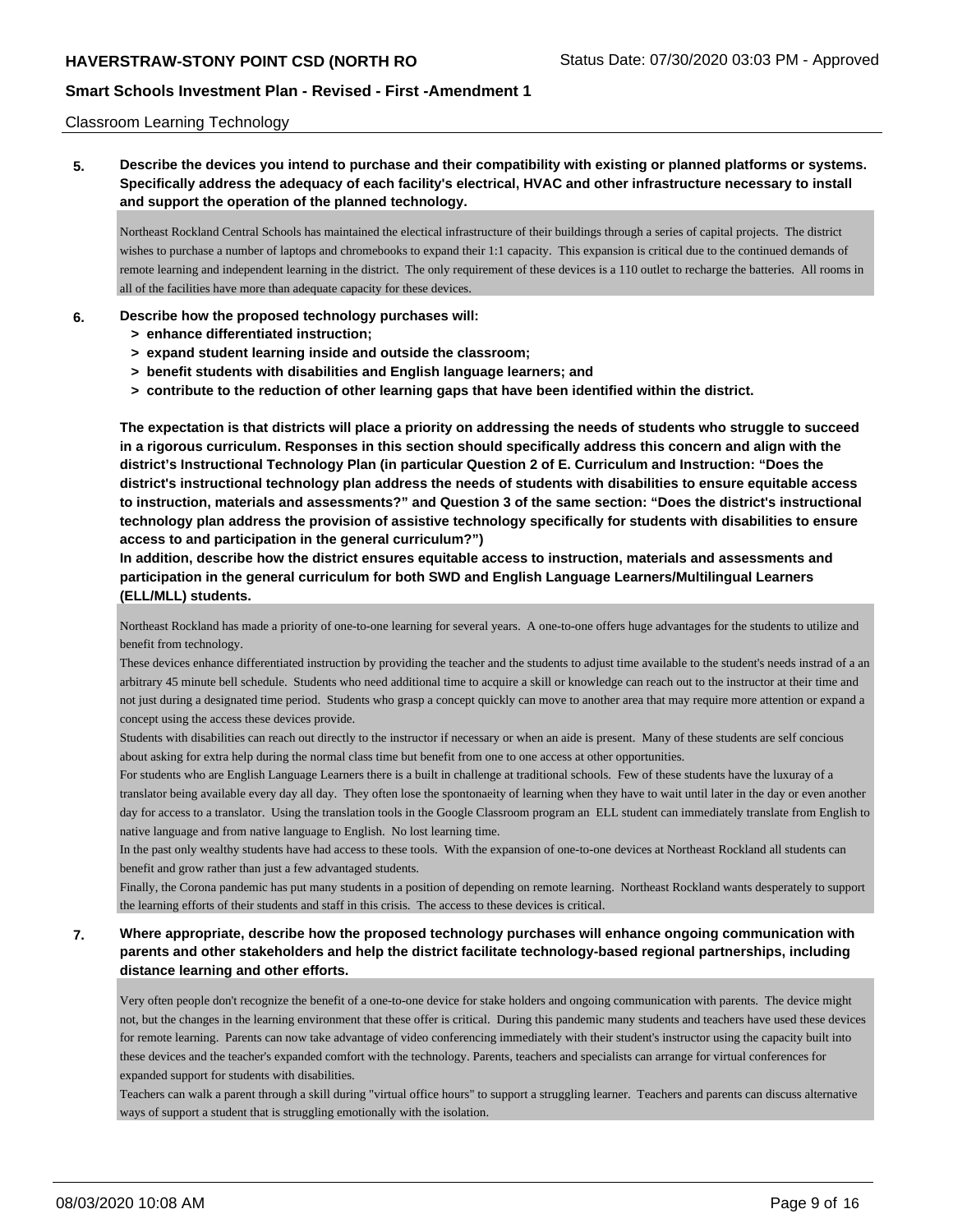### Classroom Learning Technology

**8. Describe the district's plan to provide professional development to ensure that administrators, teachers and staff can employ the technology purchased to enhance instruction successfully.**

**Note: This response should be aligned and expanded upon in accordance with your district's response to Question 1 of F. Professional Development of your Instructional Technology Plan: "Please provide a summary of professional development offered to teachers and staff, for the time period covered by this plan, to support technology to enhance teaching and learning. Please include topics, audience and method of delivery within your summary."**

1. The district offers a Professional Development programs throughout the school year. These sessions occurr after school and staff can receive CTLE and In-service credit for taking the course. Topics cover technology platforms we use in our school district.

2. The district uses a Professional Development Day each year. These are opportunities to enhance staff skills using technology. We also allow for teachers to share their best practices as apart of this day. Topics covered G-suite, integrating technology into class activities, and enhancing overall school community and collaboration.

3. Teachers are encouraged to go to conferences which promote the use of technology and the teacher shares the information with staff afterwards. Example conferences are NYSCATE, TLI offered through the LHRIC.

4. There are STEM faciliators that help teachers develop technology skills in Peer to Peer sessions upon request in the school buildings.

5. Teachers are encourage to receive Google Certifications for Educator Level 1 and 2.

- **9. Districts must contact one of the SUNY/CUNY teacher preparation programs listed on the document on the left side of the page that supplies the largest number of the district's new teachers to request advice on innovative uses and best practices at the intersection of pedagogy and educational technology.**
	- By checking this box, you certify that you have contacted the SUNY/CUNY teacher preparation program that supplies the largest number of your new teachers to request advice on these issues.

#### **9a. Please enter the name of the SUNY or CUNY Institution that you contacted.**

SUNY Albany

**9b. Enter the primary Institution phone number.**

#### 518-442-5092

**9c. Enter the name of the contact person with whom you consulted and/or will be collaborating with on innovative uses of technology and best practices.**

Dr. Jason Lane

**10. To ensure the sustainability of technology purchases made with Smart Schools funds, districts must demonstrate a long-term plan to maintain and replace technology purchases supported by Smart Schools Bond Act funds. This sustainability plan shall demonstrate a district's capacity to support recurring costs of use that are ineligible for Smart Schools Bond Act funding such as device maintenance, technical support, Internet and wireless fees, maintenance of hotspots, staff professional development, building maintenance and the replacement of incidental items. Further, such a sustainability plan shall include a long-term plan for the replacement of purchased devices and equipment at the end of their useful life with other funding sources.**

 $\boxtimes$  By checking this box, you certify that the district has a sustainability plan as described above.

**11. Districts must ensure that devices purchased with Smart Schools Bond funds will be distributed, prepared for use, maintained and supported appropriately. Districts must maintain detailed device inventories in accordance with generally accepted accounting principles.**

By checking this box, you certify that the district has a distribution and inventory management plan and system in place.

**12. Please detail the type, quantity, per unit cost and total cost of the eligible items under each sub-category.**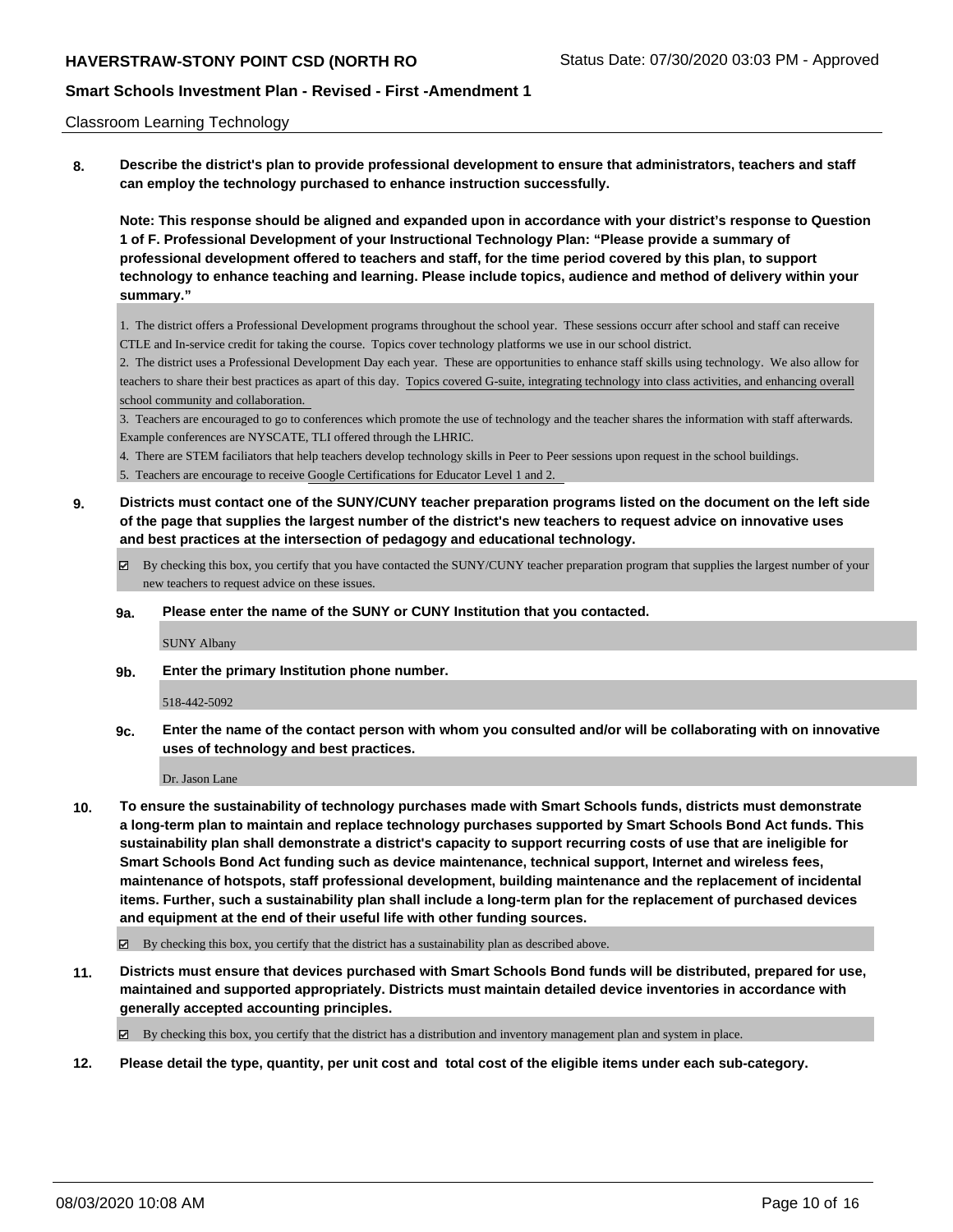# **HAVERSTRAW-STONY POINT CSD (NORTH RO** Status Date: 07/30/2020 03:03 PM - Approved

# **Smart Schools Investment Plan - Revised - First -Amendment 1**

Classroom Learning Technology

| Select the allowable expenditure | Iltem to be Purchased      | Quantity | Cost per Item | <b>Total Cost</b> |
|----------------------------------|----------------------------|----------|---------------|-------------------|
| type.                            |                            |          |               |                   |
| Repeat to add another item under |                            |          |               |                   |
| each type.                       |                            |          |               |                   |
| <b>Laptop Computers</b>          | Chromebooks                | 1,848    | 300.00        | 554,400.00        |
| <b>Other Costs</b>               | Google Chrome mgmt license | 1,848    | 27.00         | 49,896.00         |
|                                  |                            | 3,696    | 327.00        | 604,296           |

# **13. Final 2014-15 BEDS Enrollment to calculate Nonpublic Sharing Requirement (no changes allowed.)**

|              | <b>I Public Enrollment</b> | Nonpublic Enrollment | l Total Enrollment | l Nonpublic<br>Percentage |
|--------------|----------------------------|----------------------|--------------------|---------------------------|
| l Enrollment | 7.847                      | 311                  | 8,158.00           | 3.81                      |

# **14. If you are submitting an allocation for Classroom Learning Technology complete this table.**

|                          | Public School Sub-Allocation | <b>Estimated Nonpublic Loan</b><br>Amount<br>(Based on Percentage Above) | Estimated Total Public and<br>Nonpublic Sub-Allocation |
|--------------------------|------------------------------|--------------------------------------------------------------------------|--------------------------------------------------------|
| Interactive Whiteboards  | 0.00                         | 0.00                                                                     | 0.00                                                   |
| Computer Servers         | 0.00                         | 0.00                                                                     | 0.00                                                   |
| <b>Desktop Computers</b> | 0.00                         | 0.00                                                                     | 0.00                                                   |
| <b>Laptop Computers</b>  | 554,400.00                   | 21,972.52                                                                | 576,372.52                                             |
| <b>Tablet Computers</b>  | 0.00                         | 0.00                                                                     | 0.00                                                   |
| <b>Other Costs</b>       | 49,896.00                    | 1,977.53                                                                 | 51,873.53                                              |
| Totals:                  | 604,296.00                   | 23,950                                                                   | 628,246                                                |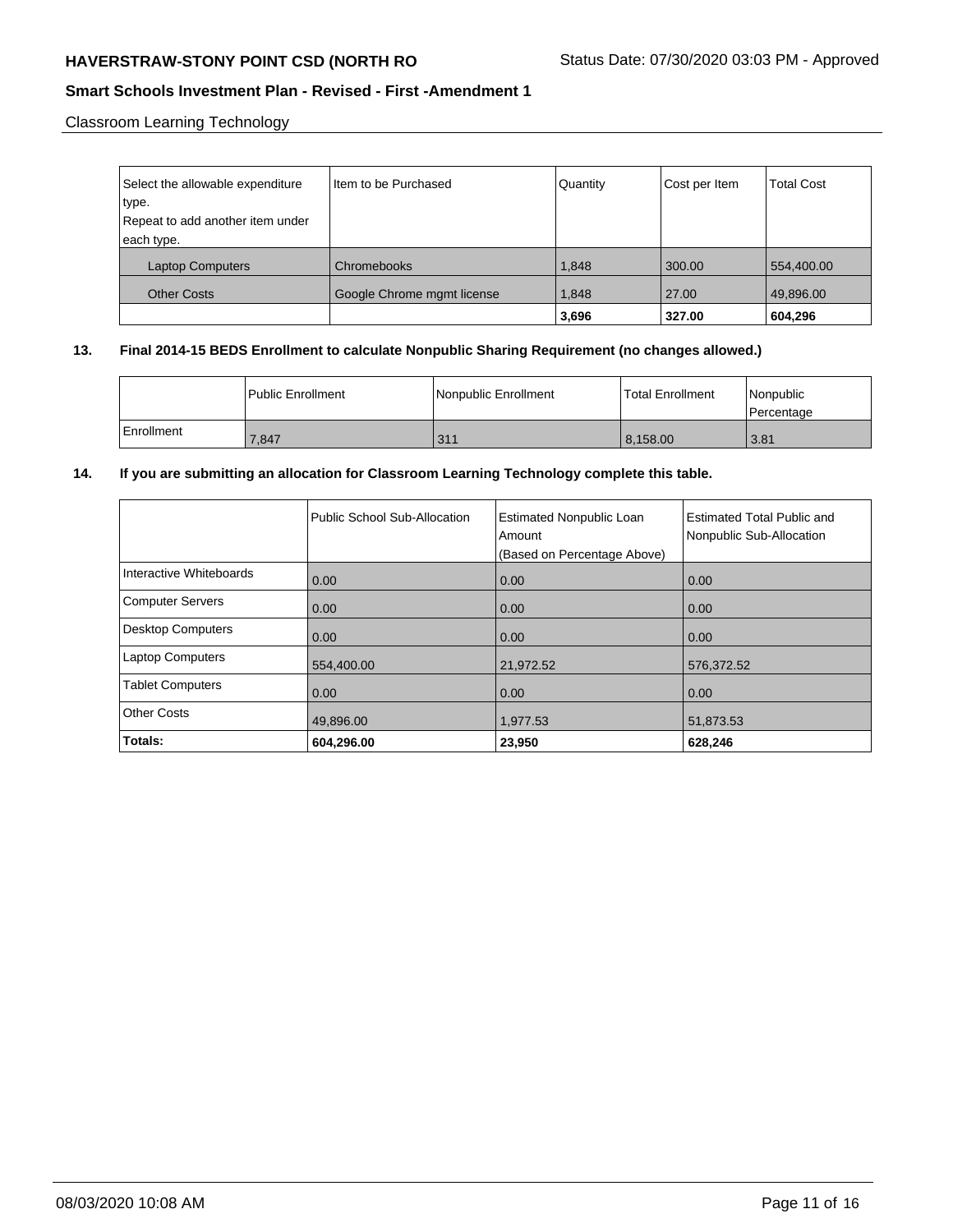### Pre-Kindergarten Classrooms

**1. Provide information regarding how and where the district is currently serving pre-kindergarten students and justify the need for additional space with enrollment projections over 3 years.**

(No Response)

- **2. Describe the district's plan to construct, enhance or modernize education facilities to accommodate prekindergarten programs. Such plans must include:**
	- **Specific descriptions of what the district intends to do to each space;**
	- **An affirmation that new pre-kindergarten classrooms will contain a minimum of 900 square feet per classroom;**
	- **The number of classrooms involved;**
	- **The approximate construction costs per classroom; and**
	- **Confirmation that the space is district-owned or has a long-term lease that exceeds the probable useful life of the improvements.**

(No Response)

**3. Smart Schools Bond Act funds may only be used for capital construction costs. Describe the type and amount of additional funds that will be required to support ineligible ongoing costs (e.g. instruction, supplies) associated with any additional pre-kindergarten classrooms that the district plans to add.**

(No Response)

**4. All plans and specifications for the erection, repair, enlargement or remodeling of school buildings in any public school district in the State must be reviewed and approved by the Commissioner. Districts that plan capital projects using their Smart Schools Bond Act funds will undergo a Preliminary Review Process by the Office of Facilities Planning.**

**Please indicate on a separate row each project number given to you by the Office of Facilities Planning.**

| Project Number |  |
|----------------|--|
| (No Response)  |  |
|                |  |

**5. Please detail the type, quantity, per unit cost and total cost of the eligible items under each sub-category.**

| Select the allowable expenditure | Item to be purchased | Quantity      | Cost per Item | <b>Total Cost</b> |
|----------------------------------|----------------------|---------------|---------------|-------------------|
| type.                            |                      |               |               |                   |
| Repeat to add another item under |                      |               |               |                   |
| each type.                       |                      |               |               |                   |
| (No Response)                    | (No Response)        | (No Response) | (No Response) | 0.00              |
|                                  |                      | υ             | 0.00          |                   |

**6. If you have made an allocation for Pre-Kindergarten Classrooms, complete this table. Note that the calculated Total at the bottom of the table must equal the Total allocation for this category that you entered in the SSIP Overview overall budget.**

|                                          | Sub-Allocation |
|------------------------------------------|----------------|
| Construct Pre-K Classrooms               | (No Response)  |
| Enhance/Modernize Educational Facilities | (No Response)  |
| <b>Other Costs</b>                       | (No Response)  |
| Totals:                                  | 0.00           |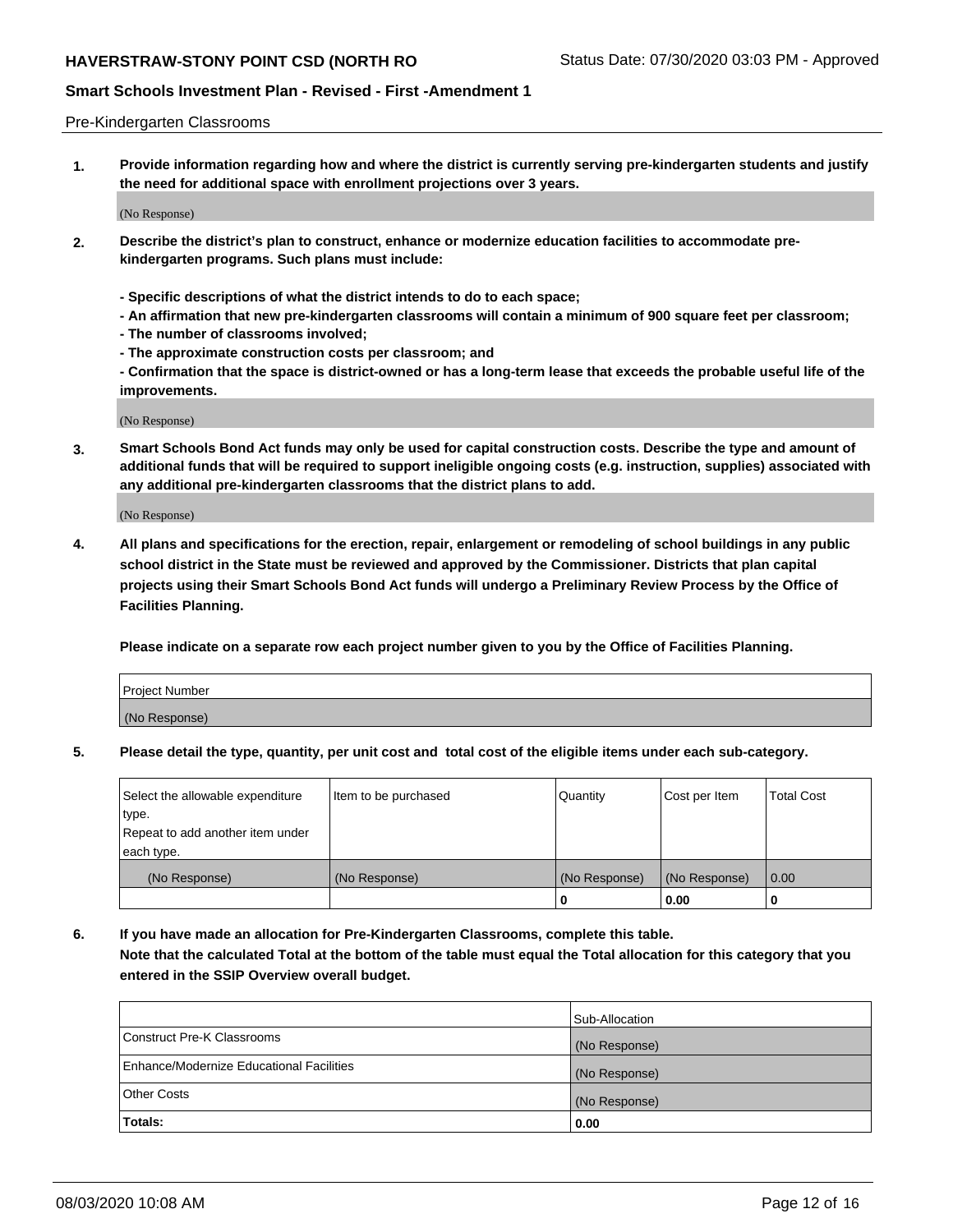Replace Transportable Classrooms

**1. Describe the district's plan to construct, enhance or modernize education facilities to provide high-quality instructional space by replacing transportable classrooms.**

(No Response)

**2. All plans and specifications for the erection, repair, enlargement or remodeling of school buildings in any public school district in the State must be reviewed and approved by the Commissioner. Districts that plan capital projects using their Smart Schools Bond Act funds will undergo a Preliminary Review Process by the Office of Facilities Planning.**

**Please indicate on a separate row each project number given to you by the Office of Facilities Planning.**

| Project Number |  |
|----------------|--|
|                |  |
| (No Response)  |  |

**3. For large projects that seek to blend Smart Schools Bond Act dollars with other funds, please note that Smart Schools Bond Act funds can be allocated on a pro rata basis depending on the number of new classrooms built that directly replace transportable classroom units.**

**If a district seeks to blend Smart Schools Bond Act dollars with other funds describe below what other funds are being used and what portion of the money will be Smart Schools Bond Act funds.**

(No Response)

**4. Please detail the type, quantity, per unit cost and total cost of the eligible items under each sub-category.**

| Select the allowable expenditure           | Item to be purchased | Quantity      | Cost per Item | <b>Total Cost</b> |
|--------------------------------------------|----------------------|---------------|---------------|-------------------|
| ∣type.<br>Repeat to add another item under |                      |               |               |                   |
| each type.                                 |                      |               |               |                   |
| (No Response)                              | (No Response)        | (No Response) | (No Response) | 0.00              |
|                                            |                      | 0             | 0.00          |                   |

**5. If you have made an allocation for Replace Transportable Classrooms, complete this table. Note that the calculated Total at the bottom of the table must equal the Total allocation for this category that you entered in the SSIP Overview overall budget.**

|                                                | Sub-Allocation |
|------------------------------------------------|----------------|
| Construct New Instructional Space              | (No Response)  |
| Enhance/Modernize Existing Instructional Space | (No Response)  |
| Other Costs                                    | (No Response)  |
| Totals:                                        | 0.00           |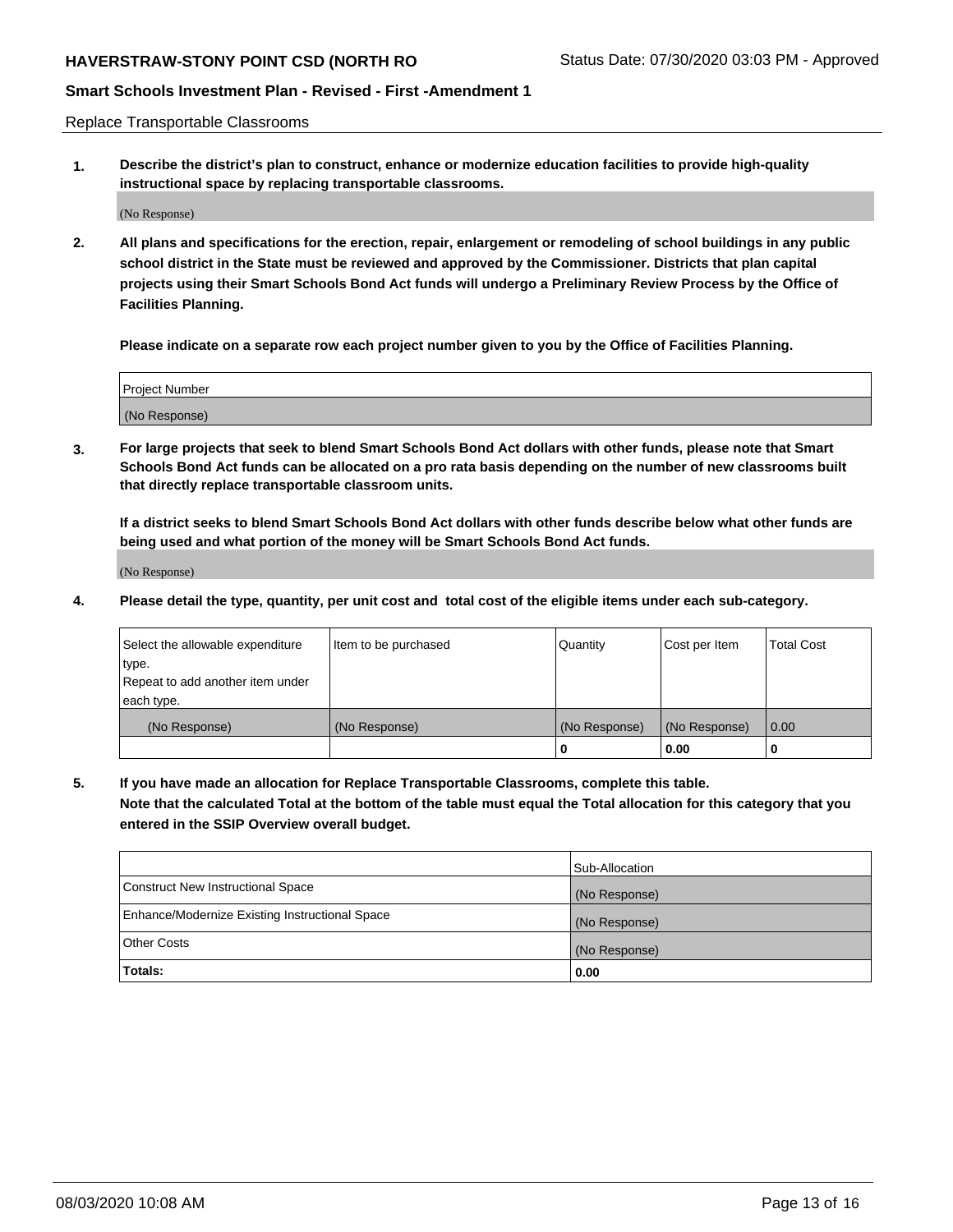High-Tech Security Features

**1. Describe how you intend to use Smart Schools Bond Act funds to install high-tech security features in school buildings and on school campuses.**

(No Response)

**2. All plans and specifications for the erection, repair, enlargement or remodeling of school buildings in any public school district in the State must be reviewed and approved by the Commissioner. Smart Schools plans with any expenditures in the High-Tech Security category require a project number from the Office of Facilities Planning. Districts must submit an SSBA LOI and receive project numbers prior to submitting the SSIP. As indicated on the LOI, some projects may be eligible for a streamlined review and will not require a building permit. Please indicate on a separate row each project number given to you by the Office of Facilities Planning.**

| <b>Project Number</b> |  |
|-----------------------|--|
| (No Response)         |  |

- **3. Was your project deemed eligible for streamlined Review?**
	- Yes
	- $\hfill \square$  No
- **4. Include the name and license number of the architect or engineer of record.**

| Name          | License Number |
|---------------|----------------|
| (No Response) | (No Response)  |

**5. Please detail the type, quantity, per unit cost and total cost of the eligible items under each sub-category.**

| Select the allowable expenditure | Item to be purchased | Quantity      | Cost per Item | <b>Total Cost</b> |
|----------------------------------|----------------------|---------------|---------------|-------------------|
| type.                            |                      |               |               |                   |
| Repeat to add another item under |                      |               |               |                   |
| each type.                       |                      |               |               |                   |
| (No Response)                    | (No Response)        | (No Response) | (No Response) | $\overline{0.00}$ |
|                                  |                      |               | 0.00          |                   |

**6. If you have made an allocation for High-Tech Security Features, complete this table.**

**Enter each Sub-category Public Allocation based on the the expenditures listed in Table #5.**

|                                                      | Sub-Allocation |
|------------------------------------------------------|----------------|
| Capital-Intensive Security Project (Standard Review) | (No Response)  |
| <b>Electronic Security System</b>                    | (No Response)  |
| <b>Entry Control System</b>                          | (No Response)  |
| Approved Door Hardening Project                      | (No Response)  |
| <b>Other Costs</b>                                   | (No Response)  |
| Totals:                                              | 0.00           |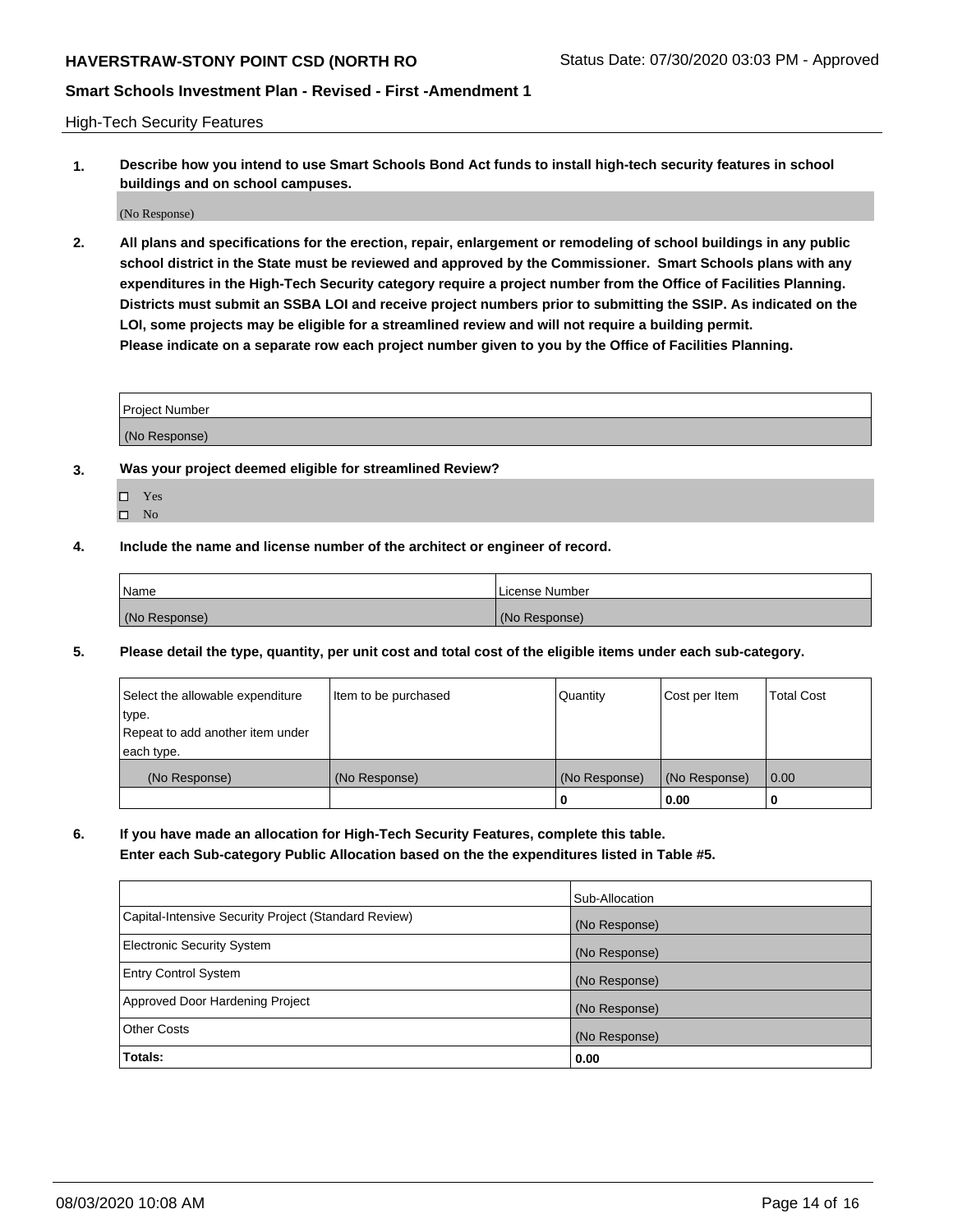Non-Public Schools

**1. Describe your plan to utilize SSBA funds to purchase devices and loan to the nonpublic schools within your district. Please specify what devices have been requested by the nonpublic schools. If the nonpublic schools have not finalized requests, the district should provide the date nonpublic schools will submit the request by.**

This amendment has been drafted during the shutdown of both Northeast Rockland and St Gregory Barbarigo School. We have reached out to our Non-Public partner and are waiting for their response. We have set aside the funds for their requests.

**2. A final Smart Schools Investment Plan cannot be approved until school authorities have adopted regulations specifying the date by which requests from nonpublic schools for the purchase and loan of Smart Schools Bond Act classroom technology must be received by the district.**

 $\boxtimes$  By checking this box, you certify that you have such a plan and associated regulations in place that have been made public.

**2a. Please enter the date each year nonpublic schools must request loanable items from the school district. This date cannot be earlier than June 1 of the previous school year.**

June 30

## **3. Final 2014-15 BEDS Enrollment to calculate Nonpublic Sharing Requirement (no changes allowed.)**

|            | Public Enrollment | Nonpublic Enrollment | <sup>1</sup> Total Enrollment | Nonpublic Percentage |
|------------|-------------------|----------------------|-------------------------------|----------------------|
| Enrollment | 7.847             | 24.<br>ا ا ت         | 8.158.00                      | 3.81                 |

## **4. Nonpublic Loan Calculator**

|                                                        | Loanable<br>School<br>Connectivity | Loanable<br>Classroom<br>Technology | Additional<br>Nonpublic<br>Loan<br>(Optional) | <b>Estimated</b><br>Per Pupil<br>Amount -<br>This Plan | Previously<br>Approved<br>l Per Pupil<br>Amount(s) | l Cumulative<br>Per Pupil<br>l Loan<br>l Amount | <b>Final Per</b><br>Pupil Loan<br>Amount -<br>This Plan | Final Total<br>l Loan<br>Amount -<br>This Plan |
|--------------------------------------------------------|------------------------------------|-------------------------------------|-----------------------------------------------|--------------------------------------------------------|----------------------------------------------------|-------------------------------------------------|---------------------------------------------------------|------------------------------------------------|
| <b>Required Nonpublic</b><br>Loan                      | 0.00                               | 628.246.05                          |                                               | 77.01                                                  | 124.74                                             | 201.74                                          | 77.01                                                   | 23.950.05                                      |
| Final Adjusted Loan<br>- (If additional loan<br>funds) | 0.00                               | 628,246.05                          | (No<br>Response)                              | 77.01                                                  | 124.74                                             | 201.74                                          | 77.01                                                   | 23,950.05                                      |

#### **5. Nonpublic Share**

|                                          | Final Per Pupil Amount | Final Nonpublic Loan Amount |
|------------------------------------------|------------------------|-----------------------------|
| Pending and Previously<br>Approved Plans | 124.74                 | 38,792.62                   |
| 'This Plan                               | 77.01                  | 23.950.05                   |
| Total                                    | 201.74                 | 62,742.67                   |

### **6. Distribution of Nonpublic Loan Amount by School**

| Nonpublic School Name         | 12018-19 K-12 Enrollment | Special Ed School? If Yes, not eligible |
|-------------------------------|--------------------------|-----------------------------------------|
| (No Response)                 | (No Response)            | I (No Response)                         |
| I ST GREGORY BARBARIGO SCHOOL | 152                      | l No                                    |

## **7. Please detail the type, quantity and per unit cost of the eligible items under each sub-category.**